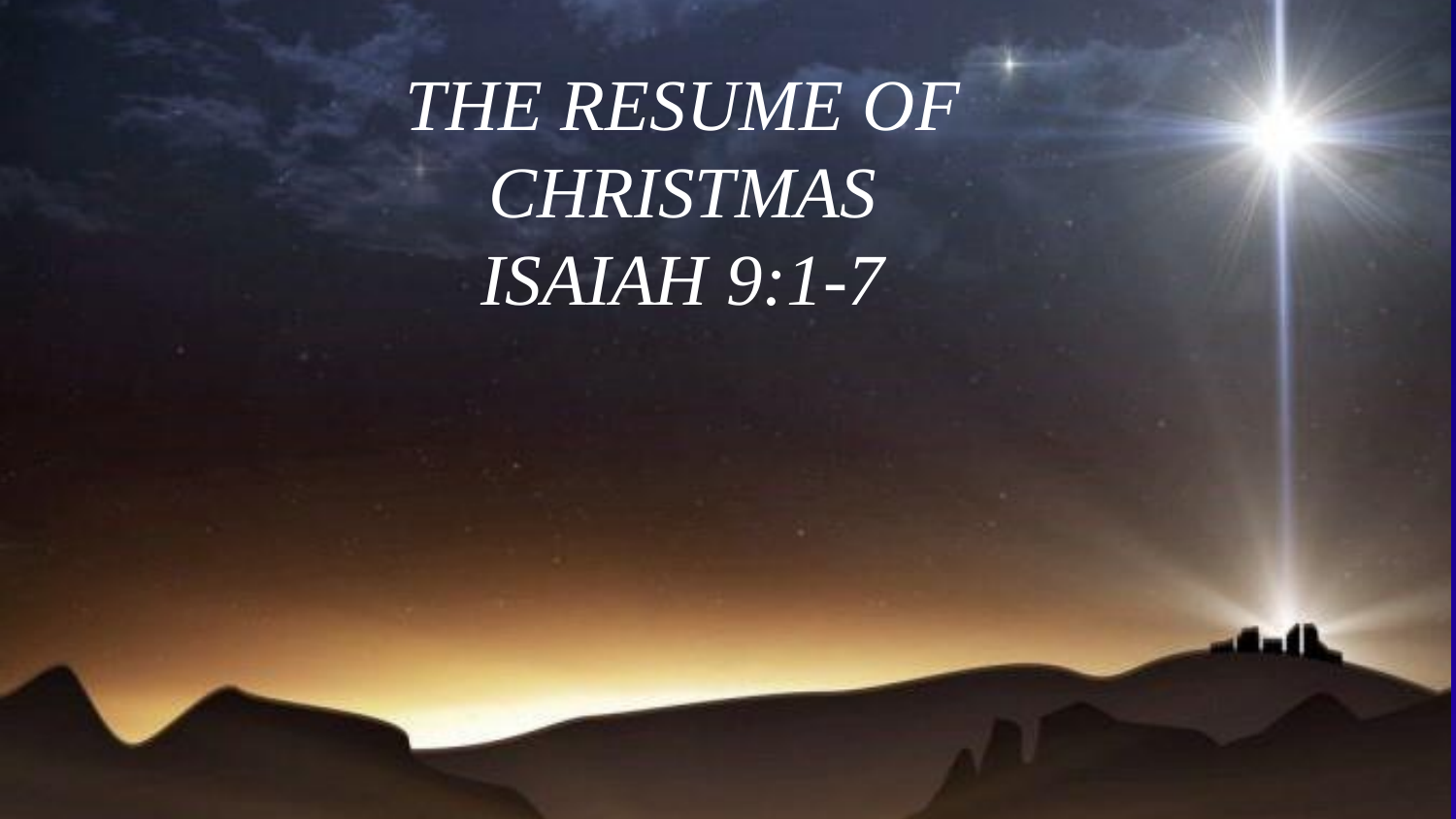#### His Name Shall Be Called Emmanuel

Emmanuel means God is With Us Christmas is Emmanuel Christ came to put light upon us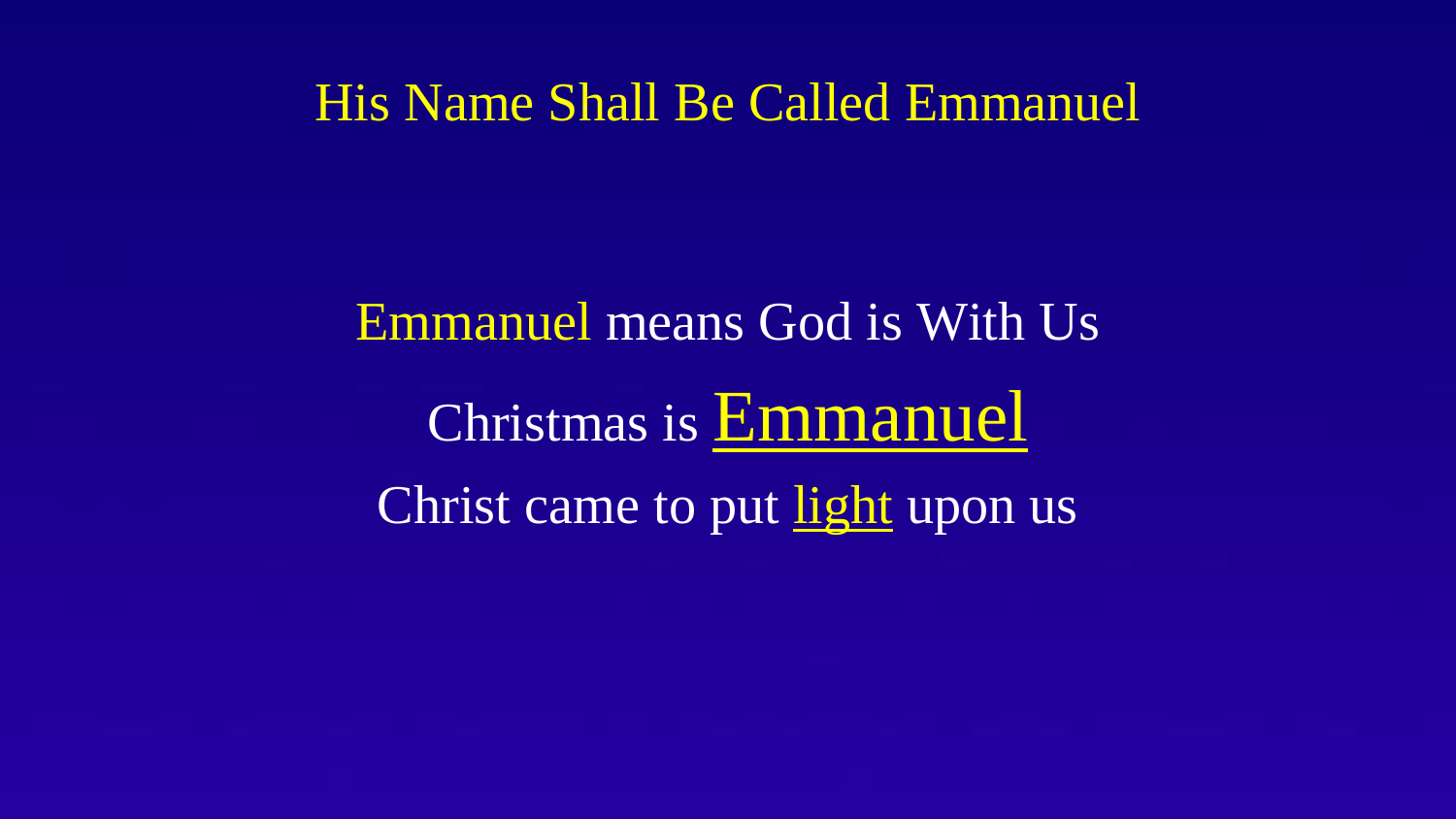#### The Word is First Mentioned in Genesis

Without Light we could not exist Therefore when Jesus came into the world he came as Emmanuel, but he came as light Debbie Boone's song, "You Light Up My Life" is a love song directed to God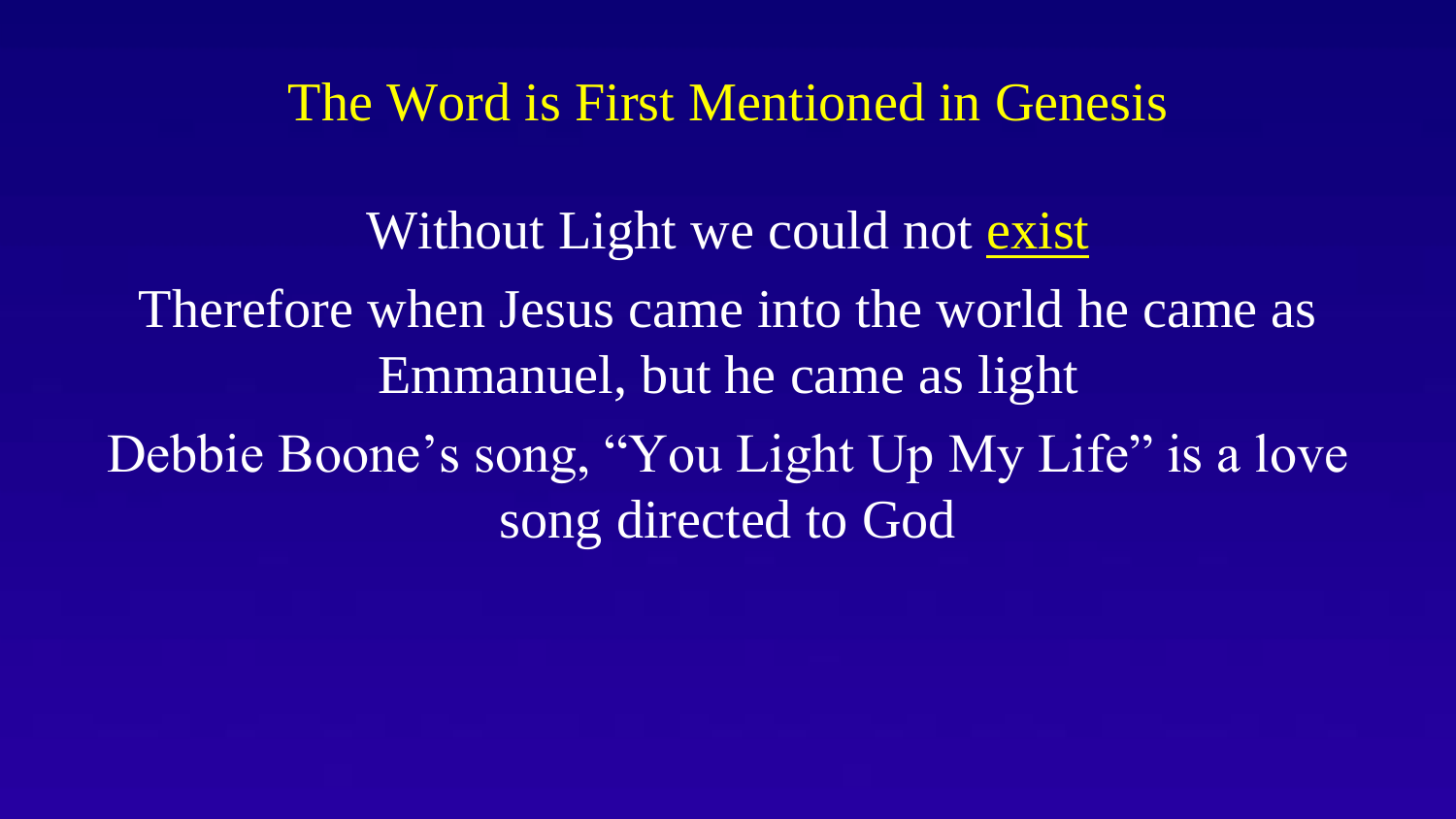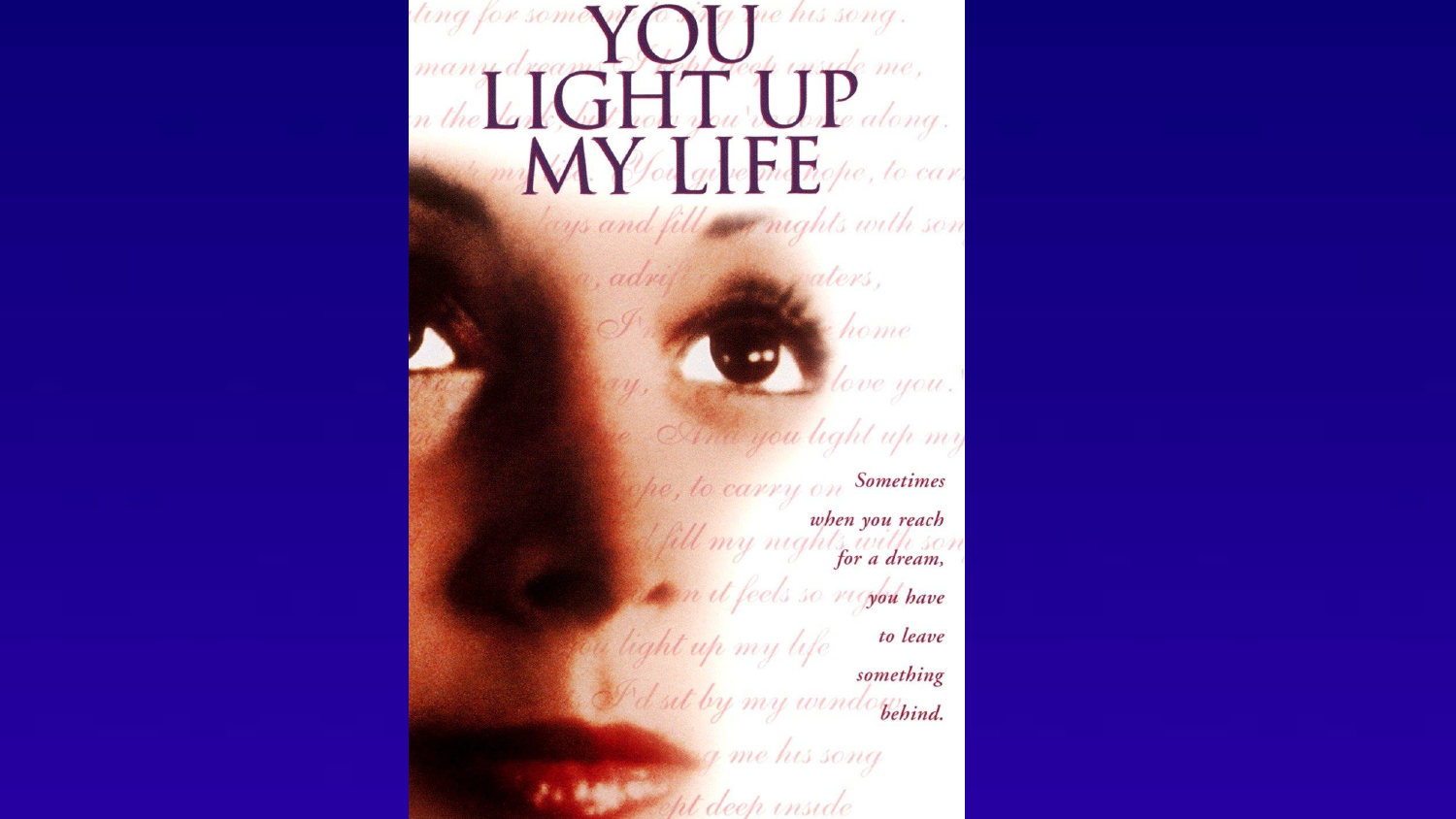# **You Light Up My Life Debby Boone** 1977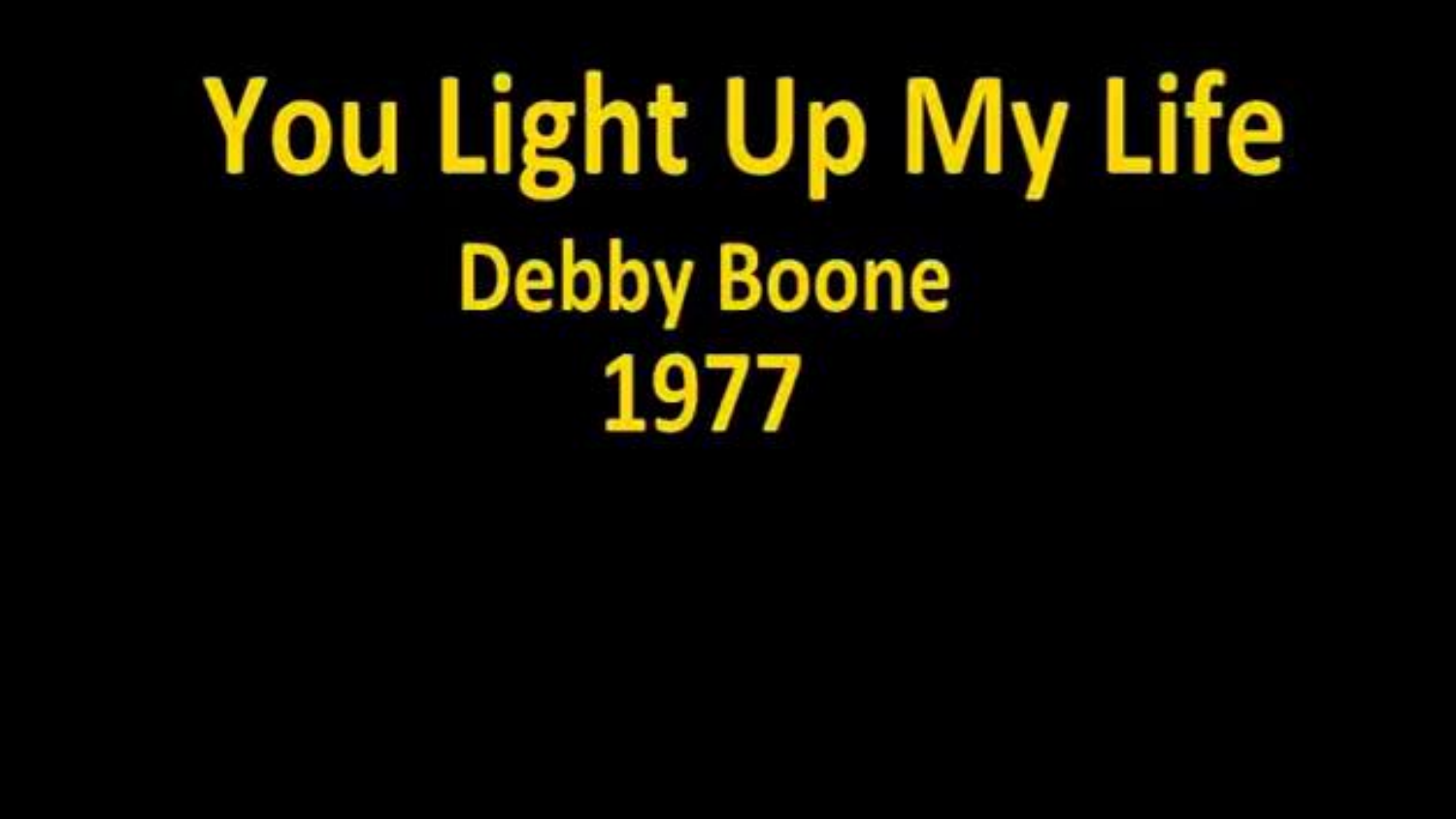## We Live in a Dark World

December 25th in the Mediterranean world and in Europe is the darkest day of the year, it is interesting that that was the day that was selected most likely for the birth of Jesus Christmas is Emmanuel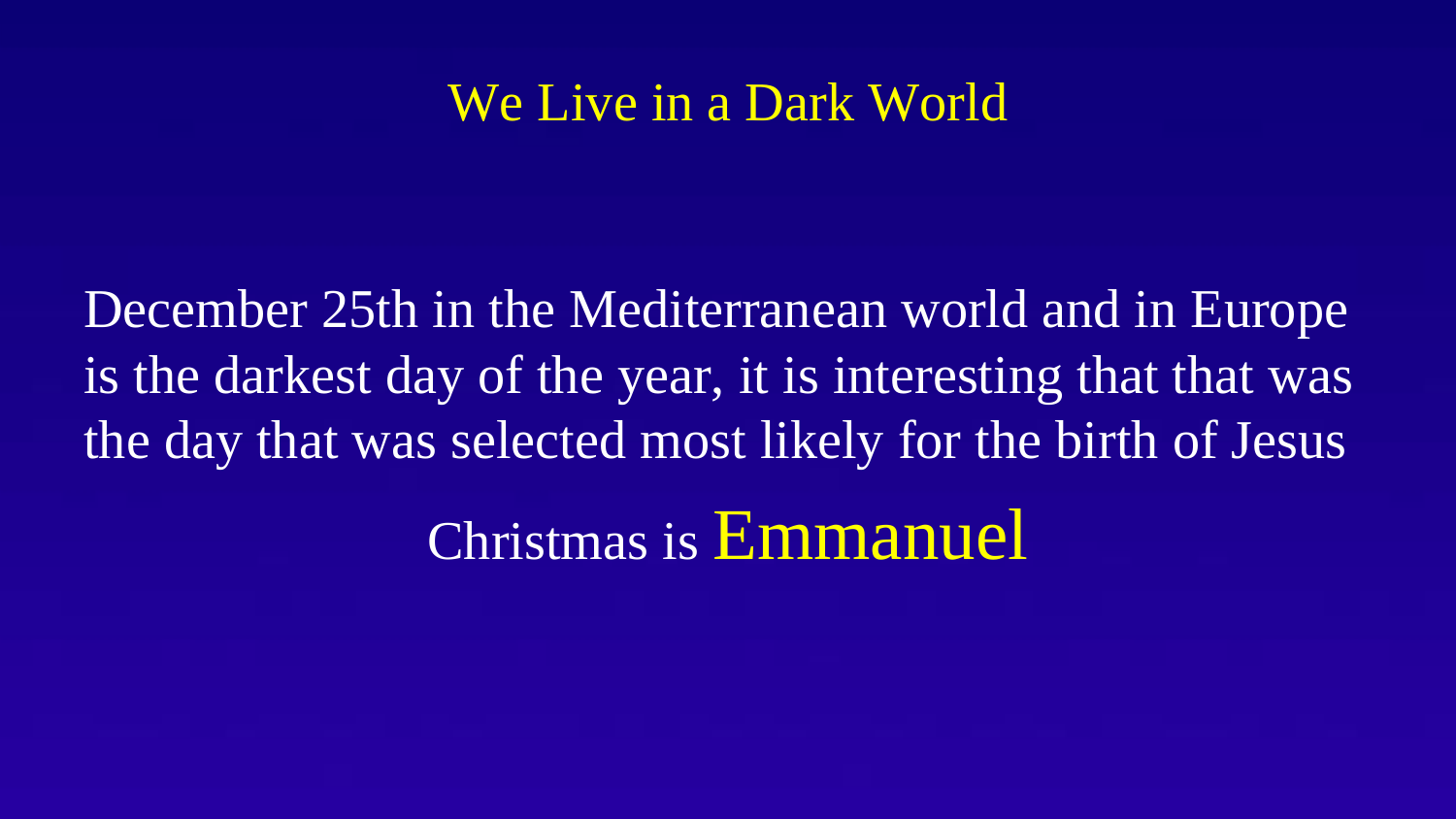We Live in a Dark World Like a mighty army Moves the Church of God; Brothers, we are treading Where the Saints have trod. We are not divided; All one body we: One in hope and doctrine, One in charity.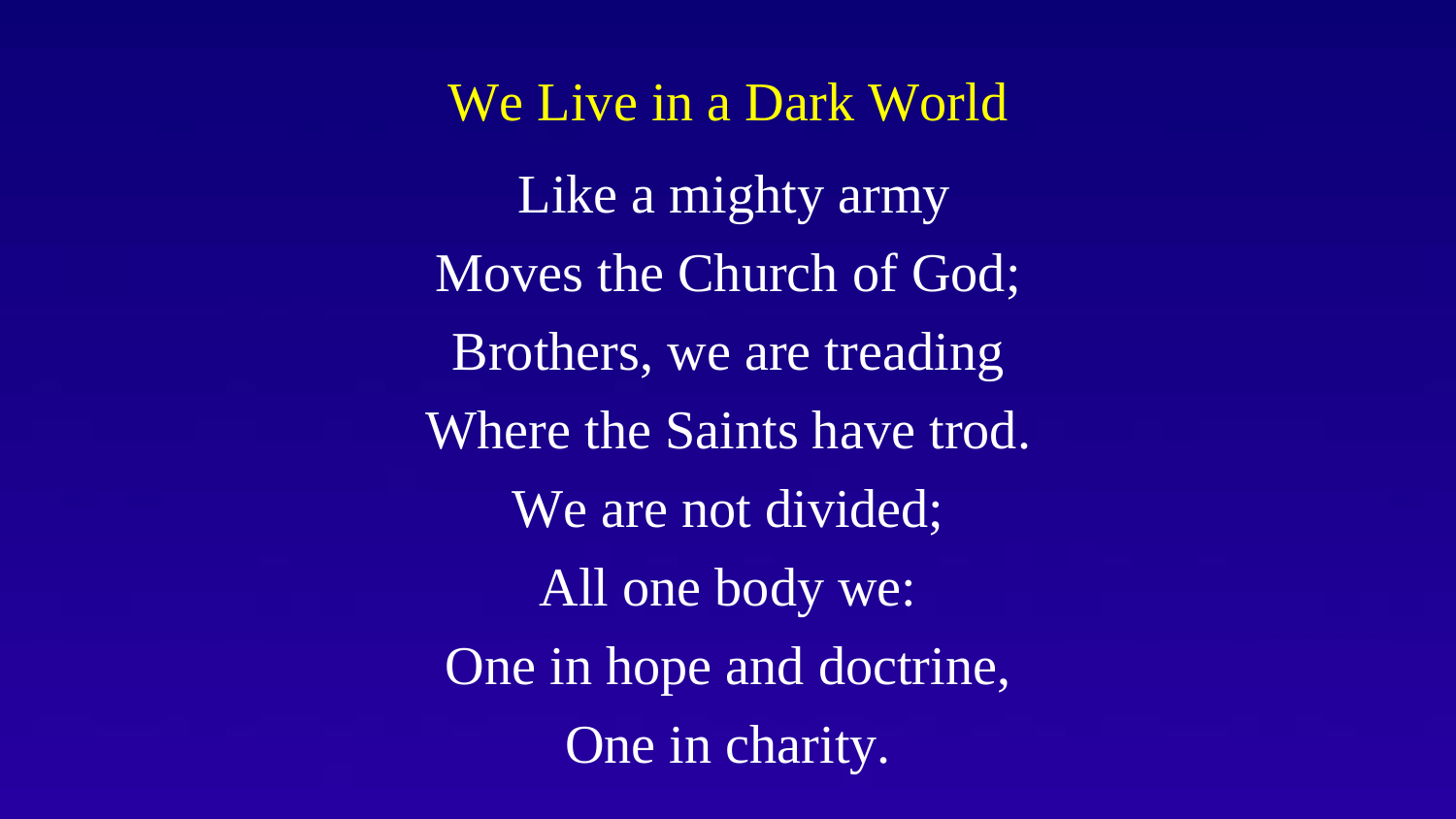The Resume of Christmas as Prophesied by Isaiah 9:6

His name shall be called Wonderful Counselor Jesus tells us how to live from the Sermon on the Mount Jesus Gives Counseling on How to Live In Matthew 5,6,7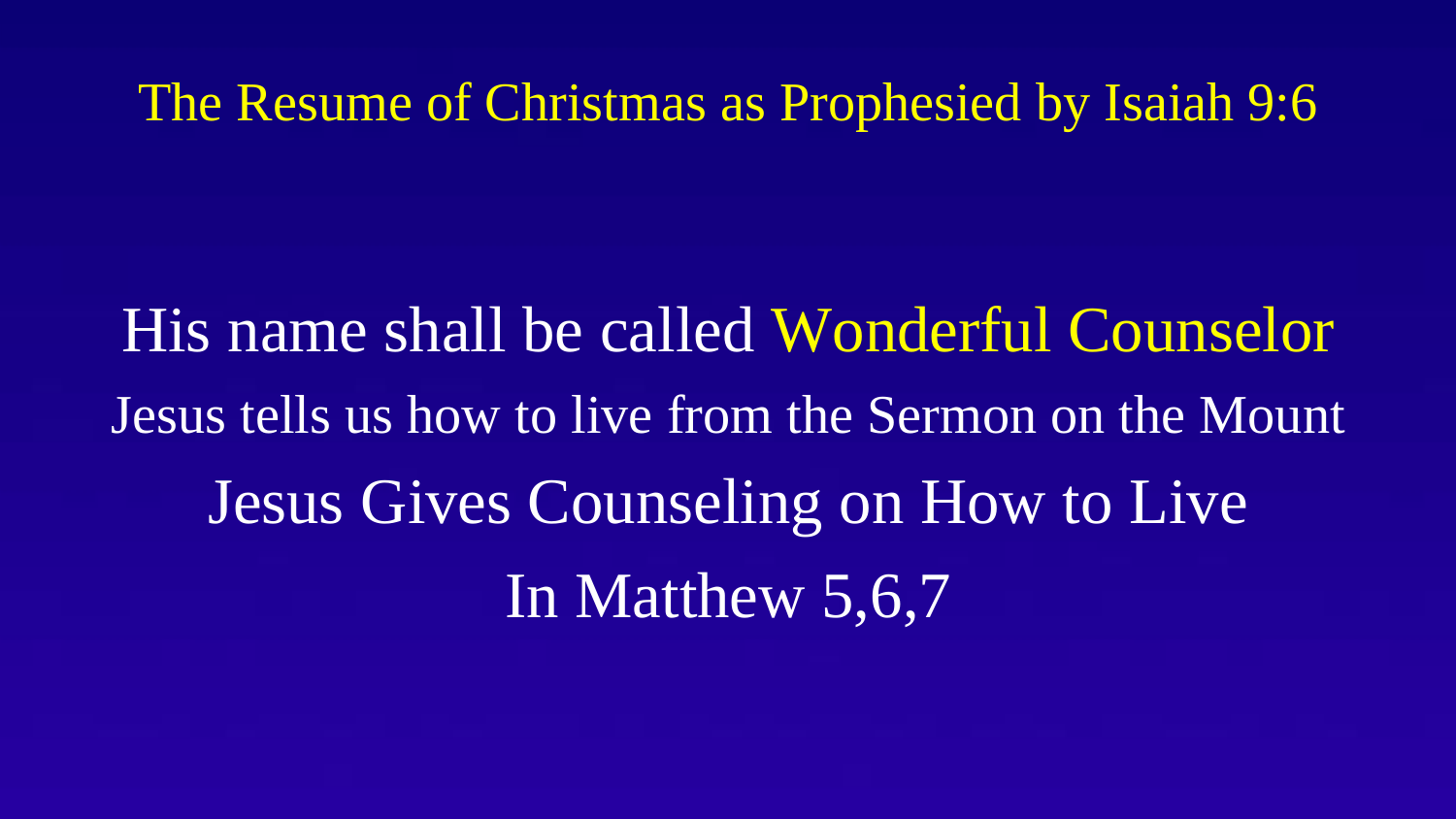The Resume of Christmas as Prophesied by Isaiah 9:6

His name shall be called Mighty God His name shall be called Everlasting Father His name shall be called Prince of Peace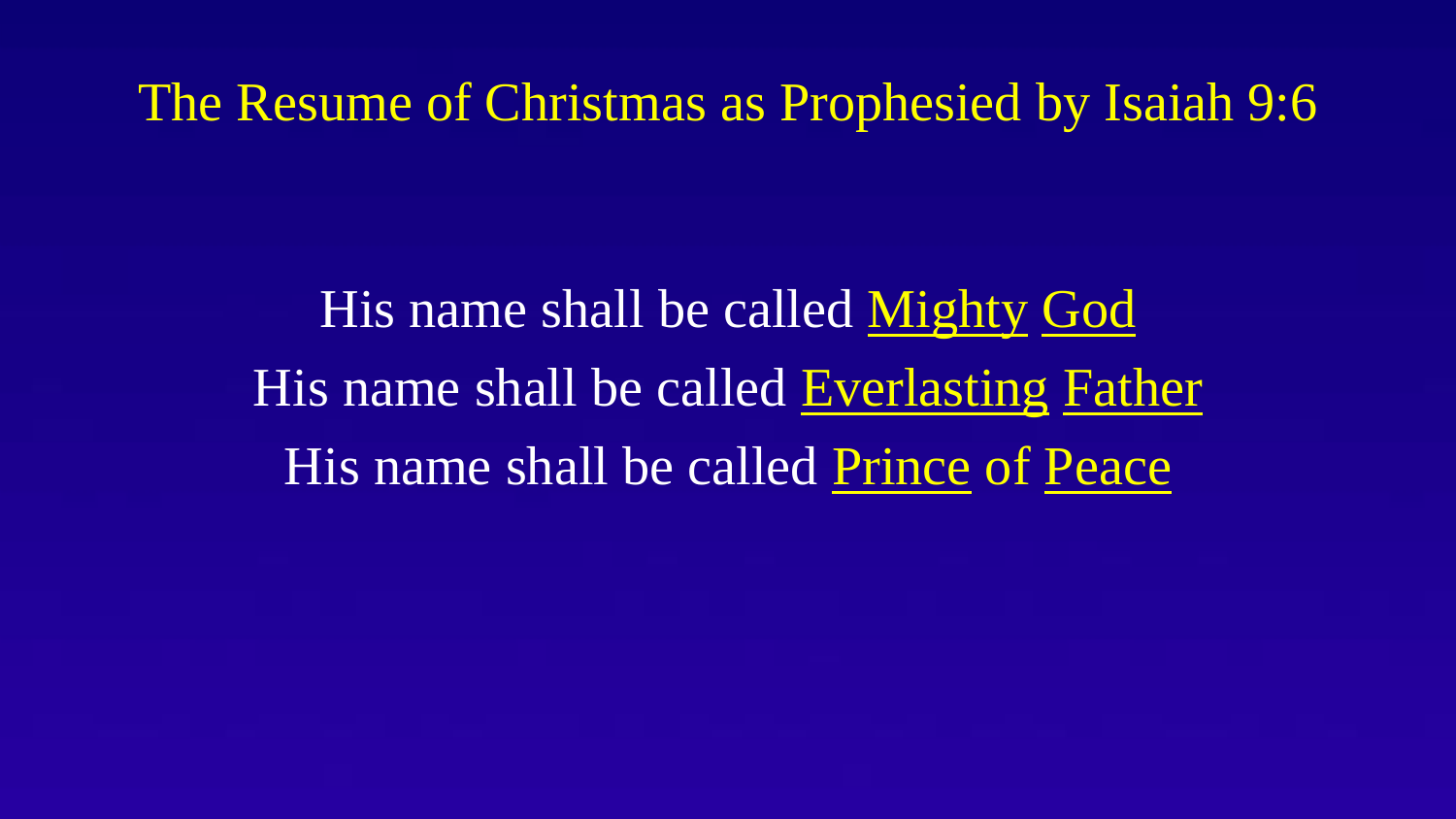Peace is **Shalom** which means an active filling the holes the gaps in your life Christmas is Emmanuel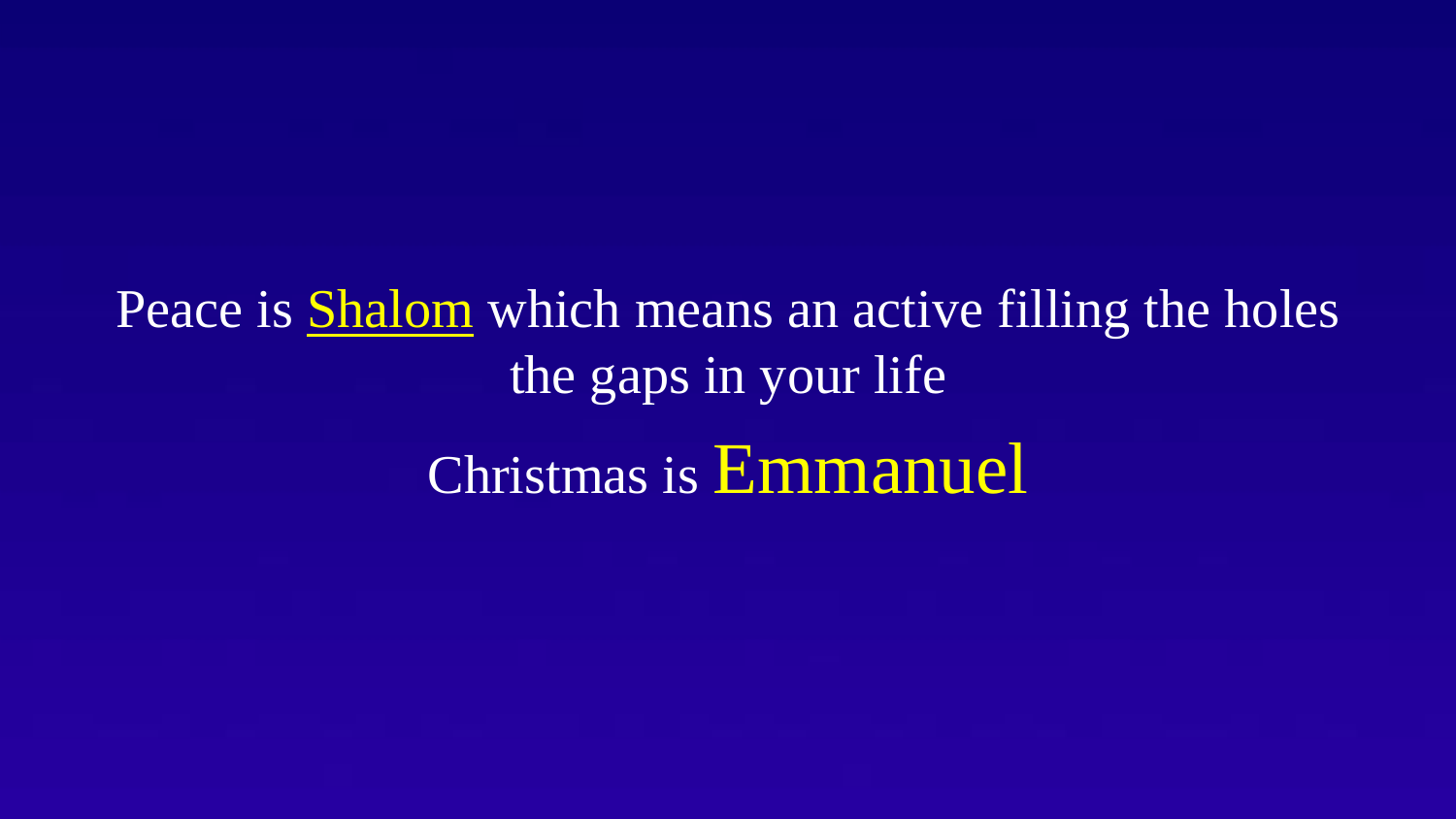### What About Those Shepherds?

Suddenly an angel came upon the Shepherds Suddenly there was with the shepherds a multitude of angelic hosts praising God Because of Christmas God is no respecter of purpose